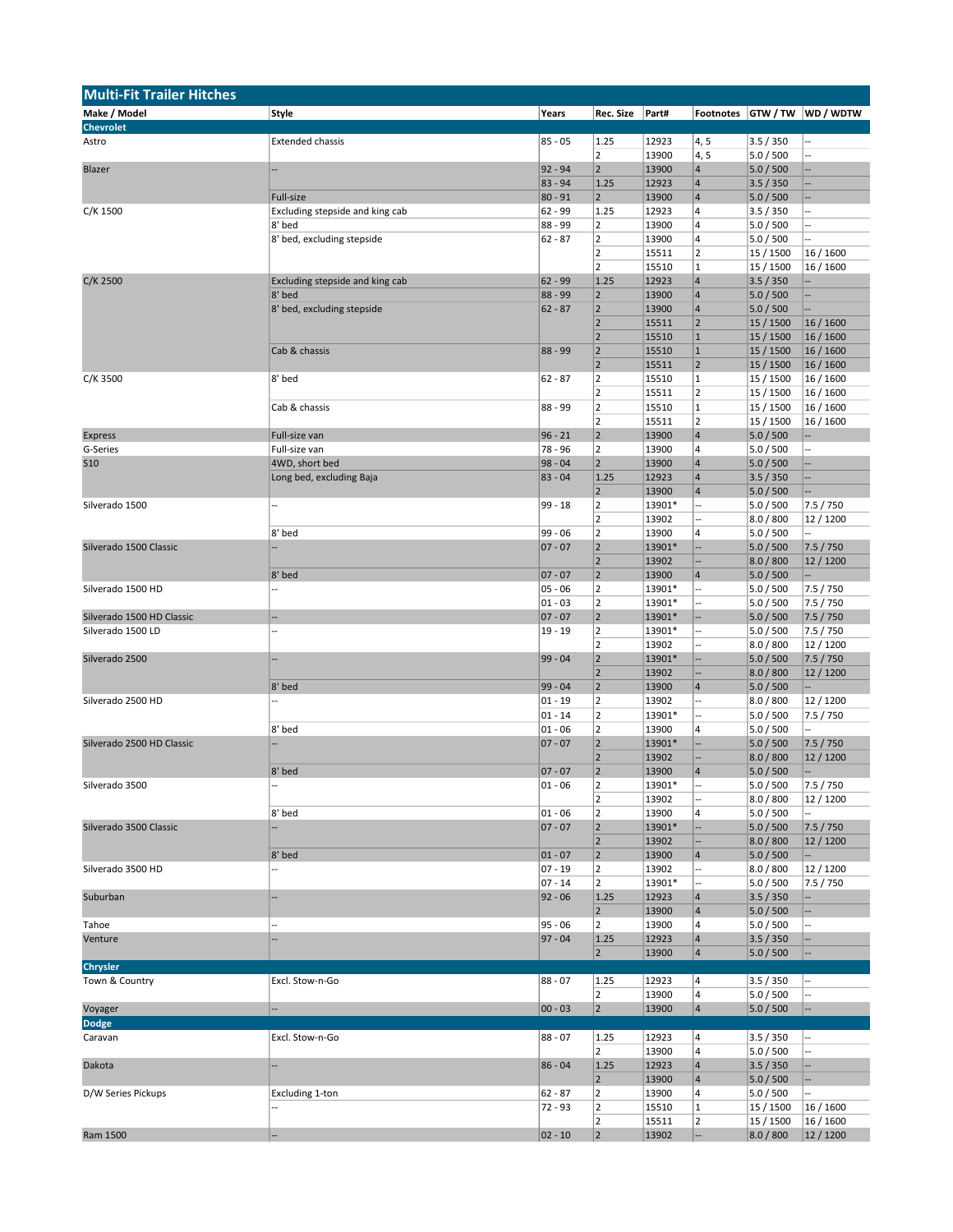|                   |                                           | $94 - 01$            | 1.25                             | 12923          | $\vert 4$                                 | 3.5 / 350              | н.                       |
|-------------------|-------------------------------------------|----------------------|----------------------------------|----------------|-------------------------------------------|------------------------|--------------------------|
|                   |                                           | $03 - 10$            | $\overline{2}$                   | 13902          | $\overline{a}$                            | 8.0 / 800              |                          |
| Ram 2500          |                                           |                      |                                  |                |                                           |                        | 12 / 1200                |
|                   |                                           | $94 - 01$            | 1.25                             | 12923          | 4                                         | 3.5 / 350              |                          |
| Ram 3500          |                                           | $03 - 10$            | $\overline{2}$                   | 13902          | --                                        | 8.0 / 800              | 12/1200                  |
|                   |                                           | $94 - 01$            | 1.25                             | 12923          | $\overline{4}$                            | 3.5 / 350              |                          |
| Ramcharger        |                                           | 78 - 93              | 1.25                             | 12923          | 4                                         | 3.5 / 350              |                          |
|                   |                                           |                      | $\overline{2}$                   | 13900          | $\overline{\mathbf{4}}$                   | 5.0 / 500              | --                       |
| Ford              |                                           |                      |                                  |                |                                           |                        |                          |
| Aerostar          | <b>Extended chassis</b>                   | $86 - 97$            | $ 2\rangle$                      | 13900          | 4                                         | 5.0 / 500              |                          |
|                   |                                           |                      |                                  |                |                                           |                        |                          |
| <b>Bronco</b>     |                                           | 78 - 97              | 1.25                             | 12923          | $\overline{4}$                            | 3.5 / 350              |                          |
|                   |                                           |                      | $\overline{2}$                   | 13900          | $\overline{4}$                            | 5.0 / 500              |                          |
| <b>Bronco II</b>  | --                                        | 84 - 90              | 1.25                             | 12923          | $\overline{\mathbf{4}}$                   | 3.5 / 350              |                          |
|                   |                                           |                      | $\overline{2}$                   | 13900          | $\overline{\mathbf{4}}$                   | 5.0 / 500              |                          |
| Escape            | --                                        | $01 - 04$            | $\overline{2}$                   | 13900          | $\overline{4}$                            | 5.0 / 500              |                          |
| $E-150$           |                                           | $03 - 14$            | $\overline{2}$                   | 13900          | $\overline{\mathbf{4}}$                   | 5.0 / 500              |                          |
| E-150 Econoline   |                                           | $80 - 98$            | 1.25                             | 12923          | $\overline{4}$                            |                        |                          |
|                   |                                           |                      |                                  |                |                                           | 3.5 / 350              |                          |
|                   |                                           | $80 - 02$            | $\overline{2}$                   | 13900          | $\overline{\mathbf{4}}$                   | 5.0 / 500              |                          |
| $E-250$           |                                           | $03 - 14$            | $\overline{2}$                   | 13900          | $\overline{\mathbf{4}}$                   | 5.0 / 500              |                          |
| E-250 Econoline   |                                           | $80 - 98$            | 1.25                             | 12923          | $\overline{4}$                            | 3.5 / 350              |                          |
|                   |                                           | $80 - 02$            | $\mathbf 2$                      | 13900          | $\overline{\mathbf{4}}$                   | 5.0 / 500              |                          |
| $F-100$           |                                           | $67 - 83$            | $\overline{2}$                   | 15510          | $\overline{1}$                            | 15 / 1500              | 16 / 1600                |
|                   |                                           |                      | $\overline{2}$                   | 15511          | $\overline{2}$                            | 15 / 1500              | 16 / 1600                |
|                   | <b>Excluding flareside</b>                | $67 - 83$            | 1.25                             | 12923          | $\overline{\mathbf{4}}$                   | 3.5 / 350              |                          |
|                   |                                           |                      |                                  |                |                                           |                        |                          |
|                   |                                           |                      | $\overline{2}$                   | 13900          | 4                                         | 5.0 / 500              |                          |
| $F-150$           |                                           | $06 - 20$            | $\overline{2}$                   | 13903          | $\overline{3}$                            | 8.0 / 800              | 12/1200                  |
|                   |                                           | $97 - 05$            | $\mathbf 2$                      | 13901*         | --                                        | 5.0 / 500              | 7.5 / 750                |
|                   |                                           |                      | $\overline{2}$                   | 13902          | --                                        | 8.0 / 800              | 12/1200                  |
|                   | 6' flareside bed                          | $97 - 03$            | $\mathbf 2$                      | 13900          | 4, 5                                      | 5.0 / 500              | --                       |
|                   | 8' bed                                    | $99 - 03$            | $\mathbf 2$                      | 13900          | $\overline{4}$                            | 5.0 / 500              |                          |
|                   |                                           |                      | $\mathbf 2$                      |                | $\mathbf{1}$                              |                        |                          |
|                   |                                           | $75 - 96$            |                                  | 15510          |                                           | 15 / 1500              | 16 / 1600                |
|                   |                                           |                      | $\overline{2}$                   | 15511          | $\overline{2}$                            | 15 / 1500              | 16 / 1600                |
|                   | <b>Excluding flareside</b>                | $75 - 96$            | 1.25                             | 12923          | $\overline{\mathbf{4}}$                   | 3.5 / 350              | н.                       |
|                   |                                           |                      | $\mathbf 2$                      | 13900          | $\overline{\mathbf{4}}$                   | 5.0 / 500              |                          |
| F-150 Heritage    | --                                        | $04 - 04$            | $\overline{2}$                   | 13901*         | --                                        | 5.0 / 500              | 7.5 / 750                |
|                   |                                           |                      | $\overline{2}$                   | 13902          |                                           | 8.0 / 800              | 12 / 1200                |
| $F-250$           |                                           | $97 - 99$            | $\mathbf 2$                      | 13901*         | --                                        | 5.0 / 500              | 7.5 / 750                |
|                   |                                           | $67 - 99$            | $\overline{2}$                   | 15510          | $\mathbf{1}$                              |                        |                          |
|                   |                                           |                      |                                  |                |                                           | 15 / 1500              | 16 / 1600                |
|                   |                                           |                      | $\overline{2}$                   | 15511          | $\overline{2}$                            | 15 / 1500              | 16 / 1600                |
|                   | <b>Excluding flareside</b>                | 74 - 99              | 1.25                             | 12923          | $\overline{\mathbf{4}}$                   | 3.5 / 350              | н.                       |
|                   |                                           |                      | $\mathbf 2$                      | 13900          | $\overline{\mathbf{4}}$                   | 5.0 / 500              |                          |
| F-250 Super Duty  |                                           | $99 - 16$            | $\overline{2}$                   | 13901*         | --                                        | 5.0 / 500              | 7.5 / 750                |
|                   |                                           |                      | $\overline{\mathbf{c}}$          | 13902          | --                                        | 8.0 / 800              | 12 / 1200                |
|                   | 8' bed                                    | $99 - 16$            | $\overline{2}$                   | 13900          | 4, 6                                      | 5.0 / 500              |                          |
| $F-350$           |                                           | $67 - 97$            | $\overline{2}$                   | 15510          | $\mathbf{1}$                              | 15 / 1500              | 16 / 1600                |
|                   |                                           |                      |                                  |                |                                           |                        |                          |
|                   |                                           |                      | $\overline{2}$                   | 15511          | $\overline{2}$                            | 15 / 1500              | 16 / 1600                |
| F-350 Super Duty  | 8' bed                                    | $99 - 16$            | $\overline{2}$                   | 13900          | 4,6                                       | 5.0 / 500              |                          |
|                   |                                           |                      | $\overline{2}$                   | 13901*         | --                                        | 5.0 / 500              | 7.5 / 750                |
|                   |                                           |                      | $\overline{\mathbf{c}}$          | 13902          |                                           |                        | 12 / 1200                |
| F-450 Super Duty  | Crew cab                                  |                      |                                  |                |                                           | 8.0 / 800              |                          |
|                   |                                           | $08 - 16$            |                                  |                |                                           |                        |                          |
|                   |                                           |                      | $\overline{2}$<br>$\overline{2}$ | 13901*         |                                           | 5.0 / 500              | 7.5 / 750                |
|                   |                                           |                      |                                  | 13902          |                                           | 8.0 / 800              | 12/1200                  |
|                   | 2WD, cab & chassis                        | $99 - 07$            | $\overline{2}$                   | 15510          | $\mathbf{1}$                              | 15 / 1500              | 16 / 1600                |
|                   |                                           |                      | $\overline{2}$                   | 15511          | $\overline{2}$                            | 15 / 1500              | 16 / 1600                |
| Ranger            |                                           | $83 - 11$            | 1.25                             | 12923          | 4                                         | 3.5 / 350              |                          |
|                   | Short bed, excluding flareside            | $83 - 06$            | $\overline{\mathbf{c}}$          | 13900          | 4                                         | 5.0 / 500              | 4                        |
|                   | Long bed                                  | $83 - 11$            | $\overline{2}$                   | 13900          | 4, 5                                      | 5.0 / 500              |                          |
| Windstar          | щ.                                        | $99 - 03$            | $\overline{2}$                   | 13900          | $\overline{\mathbf{4}}$                   | 5.0 / 500              | Ц,                       |
| <b>GMC</b>        |                                           |                      |                                  |                |                                           |                        |                          |
|                   |                                           |                      |                                  |                | $\overline{\mathbf{4}}$                   |                        |                          |
| C/K 1500          | Excluding stepside and king cab           | $62 - 99$            | 1.25                             | 12923          |                                           | 3.5 / 350              |                          |
|                   | 8' bed                                    | 88 - 99              | $\overline{2}$                   | 13900          | $\overline{\mathbf{4}}$                   | 5.0 / 500              | Ξ.                       |
|                   | 8' bed, excluding stepside                | $62 - 87$            | $\overline{2}$                   | 13900          | 4                                         | 5.0 / 500              |                          |
|                   |                                           |                      | $\overline{2}$                   | 15511          | $\overline{2}$                            | 15 / 1500              | 16 / 1600                |
|                   |                                           |                      | $\overline{2}$                   | 15510          | $\overline{1}$                            | 15 / 1500              | 16 / 1600                |
| C/K 2500          | Excluding stepside and king cab           | $62 - 99$            | 1.25                             | 12923          | $\overline{\mathbf{4}}$                   | 3.5 / 350              |                          |
|                   | 8' bed                                    | 88 - 99              | $\overline{2}$                   | 13900          | $\overline{4}$                            | 5.0 / 500              |                          |
|                   |                                           |                      |                                  |                |                                           |                        |                          |
|                   | 8' bed, excluding stepside                | $62 - 87$            | $\overline{2}$                   | 13900          | $\overline{\mathbf{4}}$                   | 5.0 / 500              |                          |
|                   |                                           |                      | $\overline{2}$                   | 15511          | $\overline{2}$                            | 15 / 1500              | 16 / 1600                |
|                   |                                           |                      | $\overline{2}$                   | 15510          | $\mathbf{1}$                              | 15 / 1500              | 16 / 1600                |
|                   | Cab & chassis                             | $88 - 99$            | $\mathbf 2$                      | 15510          | $\overline{1}$                            | 15 / 1500              | 16 / 1600                |
|                   |                                           |                      | $\mathbf 2$                      | 15511          | $\overline{2}$                            | 15 / 1500              | 16 / 1600                |
| C/K 3500          | 8' bed                                    | $62 - 87$            | $\overline{2}$                   | 15510          | $\overline{1}$                            | 15 / 1500              | 16 / 1600                |
|                   |                                           |                      | $\overline{2}$                   | 15511          | $\overline{2}$                            | 15 / 1500              | 16 / 1600                |
|                   | Cab & chassis                             | 88 - 99              |                                  | 15510          | $\overline{1}$                            |                        |                          |
|                   |                                           |                      | $\mathbf 2$                      |                |                                           | 15 / 1500              | 16 / 1600                |
|                   |                                           |                      | $\overline{\mathbf{c}}$          | 15511          | $\overline{2}$                            | 15 / 1500              | 16 / 1600                |
| G-Series<br>Jimmy | Full-size van<br>$\overline{\phantom{a}}$ | 78 - 96<br>$92 - 94$ | $\overline{2}$<br>$\overline{2}$ | 13900<br>13900 | $\overline{4}$<br>$\overline{\mathbf{4}}$ | 5.0 / 500<br>5.0 / 500 | $\overline{\phantom{a}}$ |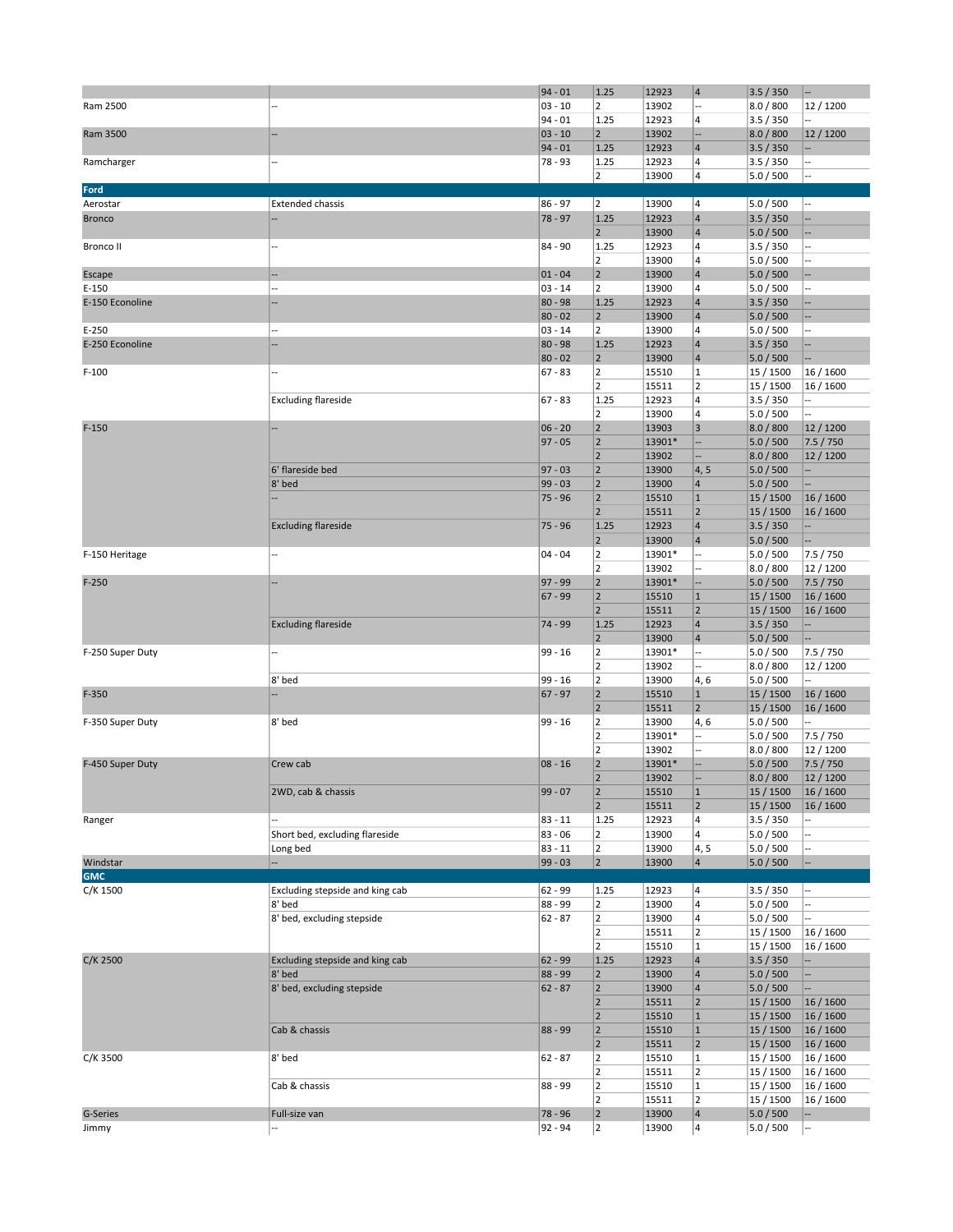|                         |                          | 83 - 94   | 1.25                    | 12923  | 4                       | 3.5 / 350 |           |
|-------------------------|--------------------------|-----------|-------------------------|--------|-------------------------|-----------|-----------|
|                         | Full-size                | $80 - 91$ | $\overline{\mathbf{c}}$ | 13900  | $\overline{\mathbf{4}}$ | 5.0 / 500 |           |
| Safari                  | <b>Extended chassis</b>  | $85 - 05$ | 1.25                    | 12923  | 4, 5                    | 3.5 / 350 |           |
|                         |                          |           | $\overline{2}$          | 13900  | 4, 5                    | 5.0 / 500 | Ξ.        |
| Savana                  | Full-size van            | $96 - 21$ | $\overline{2}$          | 13900  | 4                       | 5.0 / 500 |           |
| Sierra 1500             |                          | $99 - 18$ | $\mathbf 2$             | 13901* | 4                       | 5.0 / 500 | 7.5 / 750 |
|                         |                          |           | $\overline{2}$          | 13902  | --                      | 8.0 / 800 | 12/1200   |
|                         |                          |           | $\mathbf 2$             |        | $\overline{4}$          |           |           |
|                         | 8' bed<br>÷.             | $99 - 06$ |                         | 13900  |                         | 5.0 / 500 |           |
| Sierra 1500 Classic     |                          | $07 - 07$ | 2                       | 13901* | --                      | 5.0 / 500 | 7.5 / 750 |
|                         |                          |           | 2                       | 13902  |                         | 8.0 / 800 | 12 / 1200 |
|                         | 8' bed                   | $07 - 07$ | 2                       | 13900  | $\overline{\mathbf{4}}$ | 5.0 / 500 |           |
| Sierra 1500 HD          |                          | $05 - 06$ | $\overline{2}$          | 13901* | ц,                      | 5.0 / 500 | 7.5 / 750 |
|                         |                          | $01 - 03$ | 2                       | 13901* | ÷                       | 5.0 / 500 | 7.5 / 750 |
| Sierra 1500 HD Classic  | ш,                       | $07 - 07$ | 2                       | 13901* |                         | 5.0 / 500 | 7.5 / 750 |
| Sierra 1500 Limited     |                          | $19 - 19$ | 2                       | 13901* | --                      | 5.0 / 500 | 7.5 / 750 |
|                         |                          |           | $\mathbf 2$             | 13902  | --                      | 8.0 / 800 | 12/1200   |
| Sierra 2500             | ÷.                       | 99 - 04   | 2                       | 13901* | --                      | 5.0 / 500 | 7.5 / 750 |
|                         |                          |           | 2                       | 13902  |                         | 8.0 / 800 | 12 / 1200 |
|                         | 8' bed                   | 99 - 04   | $\overline{\mathbf{c}}$ | 13900  | $\overline{4}$          | 5.0 / 500 |           |
| Sierra 2500 HD          |                          | $01 - 19$ | $\overline{2}$          | 13902  | --                      | 8.0 / 800 | 12 / 1200 |
|                         |                          | $01 - 14$ | $\mathbf 2$             | 13901* | --                      | 5.0 / 500 | 7.5 / 750 |
|                         |                          |           |                         |        |                         |           |           |
|                         | 8' bed                   | $01 - 06$ | $\mathbf 2$             | 13900  | $\overline{4}$          | 5.0 / 500 | --        |
| Sierra 2500 HD Classic  |                          | $07 - 07$ | 2                       | 13901* | --                      | 5.0 / 500 | 7.5 / 750 |
|                         |                          |           | 2                       | 13902  |                         | 8.0 / 800 | 12 / 1200 |
|                         | 8' bed                   | $07 - 07$ | 2                       | 13900  | $\overline{\mathbf{4}}$ | 5.0 / 500 |           |
| Sierra 3500             |                          | $01 - 06$ | $\overline{\mathbf{c}}$ | 13901* | --                      | 5.0 / 500 | 7.5 / 750 |
|                         |                          |           | $\overline{2}$          | 13902  | --                      | 8.0 / 800 | 12/1200   |
|                         | 8' bed                   | $01 - 06$ | $\mathbf 2$             | 13900  | $\overline{4}$          | 5.0 / 500 |           |
| Sierra 3500 Classic     | ÷.                       | $07 - 07$ | 2                       | 13901* | н,                      | 5.0 / 500 | 7.5 / 750 |
|                         |                          |           | 2                       | 13902  |                         | 8.0 / 800 | 12 / 1200 |
|                         | 8' bed                   | $01 - 07$ | $\overline{\mathbf{c}}$ | 13900  | $\overline{4}$          | 5.0 / 500 |           |
| Sierra 3500 HD          |                          | $07 - 19$ | $\overline{2}$          | 13902  | --                      | 8.0 / 800 | 12/1200   |
|                         |                          | $07 - 14$ | $\mathbf 2$             | 13901* |                         | 5.0 / 500 | 7.5 / 750 |
|                         | 4WD, short bed           | 98 - 04   | $\overline{2}$          | 13900  | --<br>4                 |           |           |
| Sonoma                  |                          |           |                         |        |                         | 5.0 / 500 |           |
|                         | Long bed                 | $83 - 04$ | 1.25                    | 12923  | 4                       | 3.5 / 350 |           |
|                         |                          |           | 2                       | 13900  | $\overline{\mathbf{4}}$ | 5.0 / 500 |           |
| Suburban                |                          | $92 - 99$ | 1.25                    | 12923  | $\overline{4}$          | 3.5 / 350 |           |
|                         |                          |           |                         |        |                         |           |           |
|                         |                          |           | $\overline{2}$          | 13900  | $\overline{\mathbf{4}}$ | 5.0 / 500 |           |
| Yukon                   | $\overline{\phantom{a}}$ | 92 - 06   | 2                       | 13900  | $\overline{4}$          | 5.0 / 500 |           |
| Yukon XL 1500           | --                       | $00 - 06$ | 2                       | 13900  | $\overline{4}$          | 5.0 / 500 |           |
| Yukon XL 2500           | --                       | $00 - 06$ | $\overline{2}$          | 13900  | 4                       | 5.0 / 500 |           |
| <b>Isuzu</b>            |                          |           |                         |        |                         |           |           |
| Hombre                  | 4WD                      | $98 - 00$ | 2                       | 13900  | 4                       | 5.0 / 500 |           |
|                         |                          |           |                         |        |                         |           |           |
| Jeep                    | --                       |           |                         |        |                         |           |           |
| Cherokee XJ             | --                       | $84 - 01$ | 2                       | 13900  | 4                       | 5.0 / 500 |           |
| <b>Grand Cherokee</b>   | Ξ.                       | $93 - 98$ | 2                       | 13900  | $\overline{4}$          | 5.0 / 500 |           |
| Liberty                 |                          | $02 - 06$ | $\overline{2}$          | 13900  | $\overline{4}$          | 5.0 / 500 |           |
| Wagoneer                |                          | $87 - 90$ | 1.25                    | 12923  | $\overline{4}$          | 3.5 / 350 |           |
| <b>Mazda</b>            |                          |           |                         |        |                         |           |           |
| Pickup                  |                          | $90 - 06$ | 2                       | 13900  | 14                      | 5.0 / 500 |           |
| Tribute                 |                          | $01 - 04$ | 2                       | 13900  | $\vert$ 4               | 5.0 / 500 |           |
| <b>Nissan</b>           |                          |           |                         |        |                         |           |           |
| Frontier                | 4.5' or 6.25' bed        | $87 - 04$ | 2                       | 13900  | 4                       | 5.0 / 500 |           |
| Pickup                  | 4.5' bed                 | $87 - 04$ | $\overline{2}$          | 13900  | $\vert 4 \vert$         | 5.0 / 500 | ÷.        |
|                         | 6' bed                   | 87 - 94   | 1.25                    | 12923  | $\vert 4 \vert$         | 3.5 / 350 |           |
|                         |                          | $87 - 04$ | $ 2\rangle$             | 13900  | $\vert 4 \vert$         | 5.0 / 500 | --        |
| Oldsmobile              |                          |           |                         |        |                         |           |           |
| Bravada                 | $\overline{a}$           | $91 - 94$ | 1.25                    | 12923  | 4                       | 3.5 / 350 |           |
| Silhouette              | --                       | $97 - 05$ |                         | 12923  | $\vert$ 4               |           |           |
|                         |                          |           | 1.25                    |        |                         | 3.5 / 350 |           |
| Plymouth                | ÷.                       |           |                         |        |                         |           |           |
| <b>Trail Duster</b>     |                          | 74 - 91   | 1.25                    | 12923  | 4                       | 3.5 / 350 |           |
|                         |                          |           | $\overline{2}$          | 13900  | $\overline{4}$          | 5.0 / 500 |           |
| Voyager                 | --                       | $88 - 98$ | 1.25                    | 12923  | $\vert 4 \vert$         | 3.5 / 350 |           |
|                         |                          | $84 - 03$ | $ 2\rangle$             | 13900  | $\vert 4 \vert$         | 5.0 / 500 | --        |
| Pontiac                 |                          |           |                         |        |                         |           |           |
| 6000                    | $\overline{a}$           | $82 - 84$ | 1.25                    | 12923  | 4                       | 3.5 / 350 |           |
| Montana                 | --                       | $99 - 06$ | 1.25                    | 12923  | $\vert$ 4               | 3.5 / 350 |           |
| <b>Trans Sport</b>      | --                       | $97 - 98$ | 1.25                    | 12923  | 4                       | 3.5 / 350 |           |
| Ram                     |                          |           |                         |        |                         |           |           |
| 1500                    | $\overline{a}$           | $11 - 21$ | $\overline{\mathbf{c}}$ | 13902  |                         | 8.0 / 800 | 12 / 1200 |
| 1500 Classic            | $\overline{a}$           | $19 - 21$ | $ 2\rangle$             | 13902  | --                      | 8.0 / 800 | 12/1200   |
| 2500                    | --                       | $11 - 19$ | $\overline{\mathbf{c}}$ | 13902  | --                      | 8.0 / 800 | 12 / 1200 |
|                         |                          |           |                         |        | $\qquad \qquad \cdots$  |           |           |
| 3500                    |                          | $11 - 19$ | 2                       | 13902  |                         | 8.0 / 800 | 12 / 1200 |
| <b>Toyota</b><br>Pickup | 6' bed, excluding T100   | 87 - 95   | 1.25                    | 12923  | 4                       | 3.5 / 350 |           |